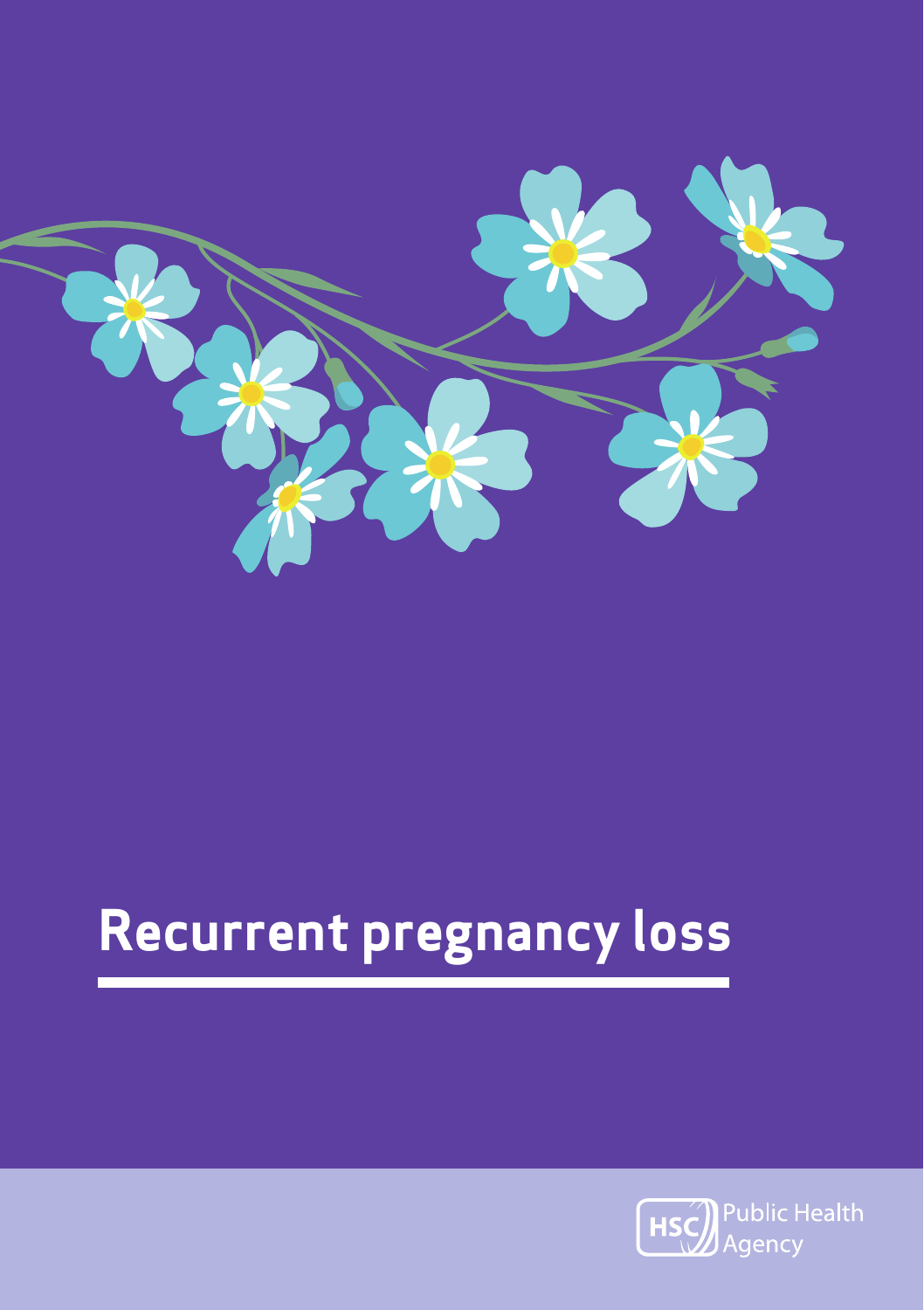### **Recurrent pregnancy loss**

Experiencing a pregnancy loss (miscarriage) can be very distressing. If this occurs several times, the impact on you and your partner can be very difficult to come to terms with.

This booklet is for you and your partner or loved ones if you have experienced recurrent pregnancy loss (also sometimes referred to as recurrent miscarriage). It includes information about:

- possible causes
- tests that you may undergo
- treatments that may be recommended
- how to get involved in research if you wish
- sources of further information.

Some information is included about the possible outlook for the future. This information should not replace advice from your doctor about your own situation.

This information aims to enable you to know more about recurrent pregnancy loss to help you through this challenging time. There is a lot of information to take in and you may not feel ready right now but you can review this information if and when you feel able to do so.

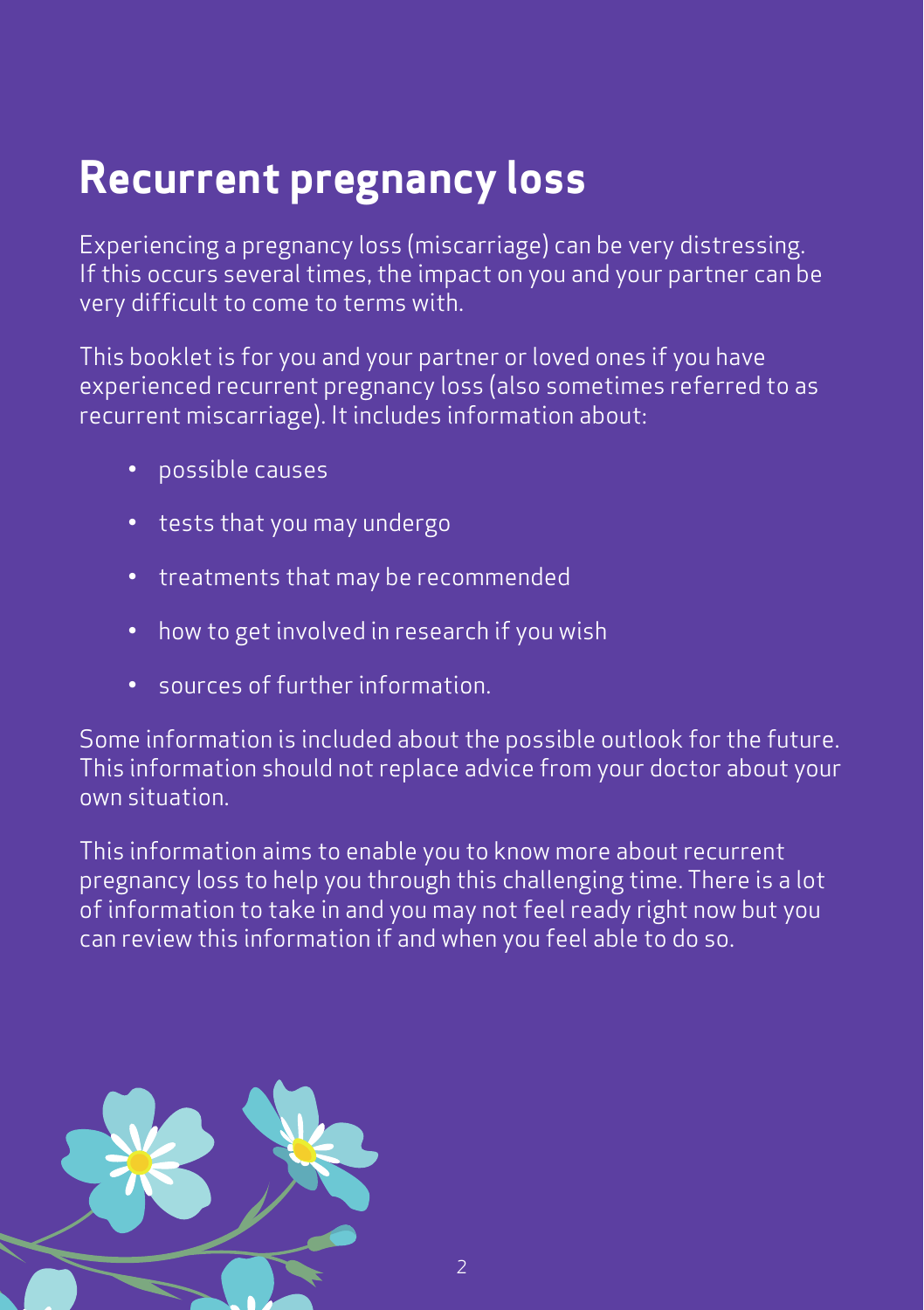## **What is recurrent pregnancy loss?**

A pregnancy loss (miscarriage) is the loss of a pregnancy before 24 weeks of pregnancy. This leaflet does not include information about a pregnancy loss that occurs at or after 24 weeks of pregnancy.

Your healthcare professional may consider a diagnosis of recurrent miscarriage or recurrent pregnancy loss after the loss of two or more pregnancies. However, normally you will be referred to a clinic following the loss of three pregnancies. There are several factors involved in this, including your age, how far along the pregnancy was and your past medical history.

The term recurrent miscarriage may also be used instead of recurrent pregnancy loss. The term recurrent pregnancy loss is used more widely to include other forms of loss, including ectopic pregnancy (where the foetus develops outside the womb).

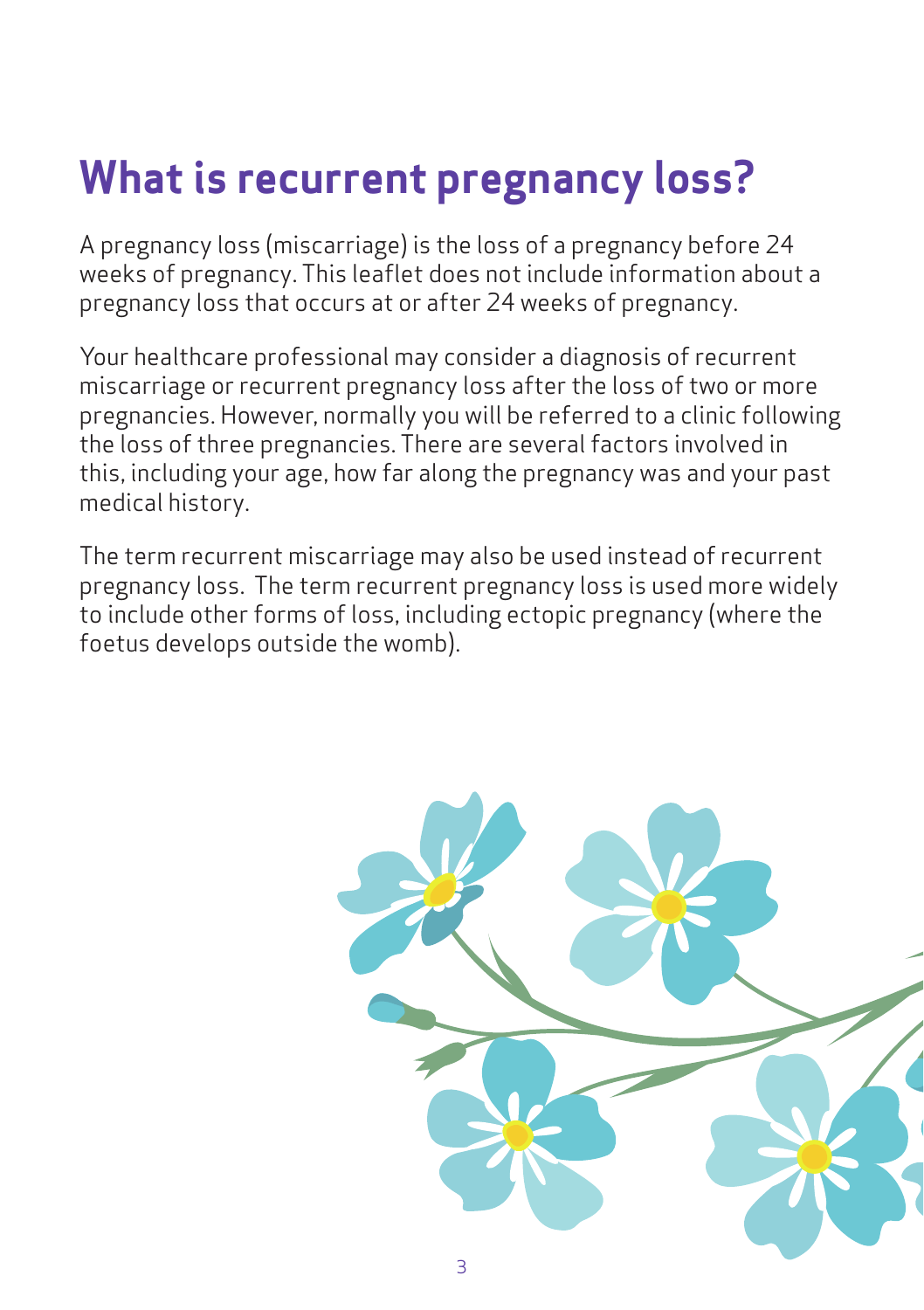## **How you are feeling**

The emotional impact each woman and their partner (and wider family and friends) experiences with recurrent pregnancy loss will be unique to them and feelings of loss and grief are normal.

It is important that if you feel you are struggling to manage these feelings that you seek help through talking to your doctor.

There are many factors that can influence how someone is affected by several episodes of loss. Some women or their partners may experience symptoms of grief, anxiety, depression or trauma. Different types of support are available from your hospital, GP surgery or through community and voluntary services. Types of support may include online information and support, acts of remembrance, support groups, listening services and counselling.

It is understandable that not everyone wishes to talk about this subject immediately after a loss. The healthcare professionals looking after you should ask you about how you are coping as part of your followup and provide you with information about available support. It is important that this is tailored to you and your partner as the effect of this is unique to each person.

Anxiety in a subsequent pregnancy can be common after recurrent pregnancy loss and support is available for you if you need it.

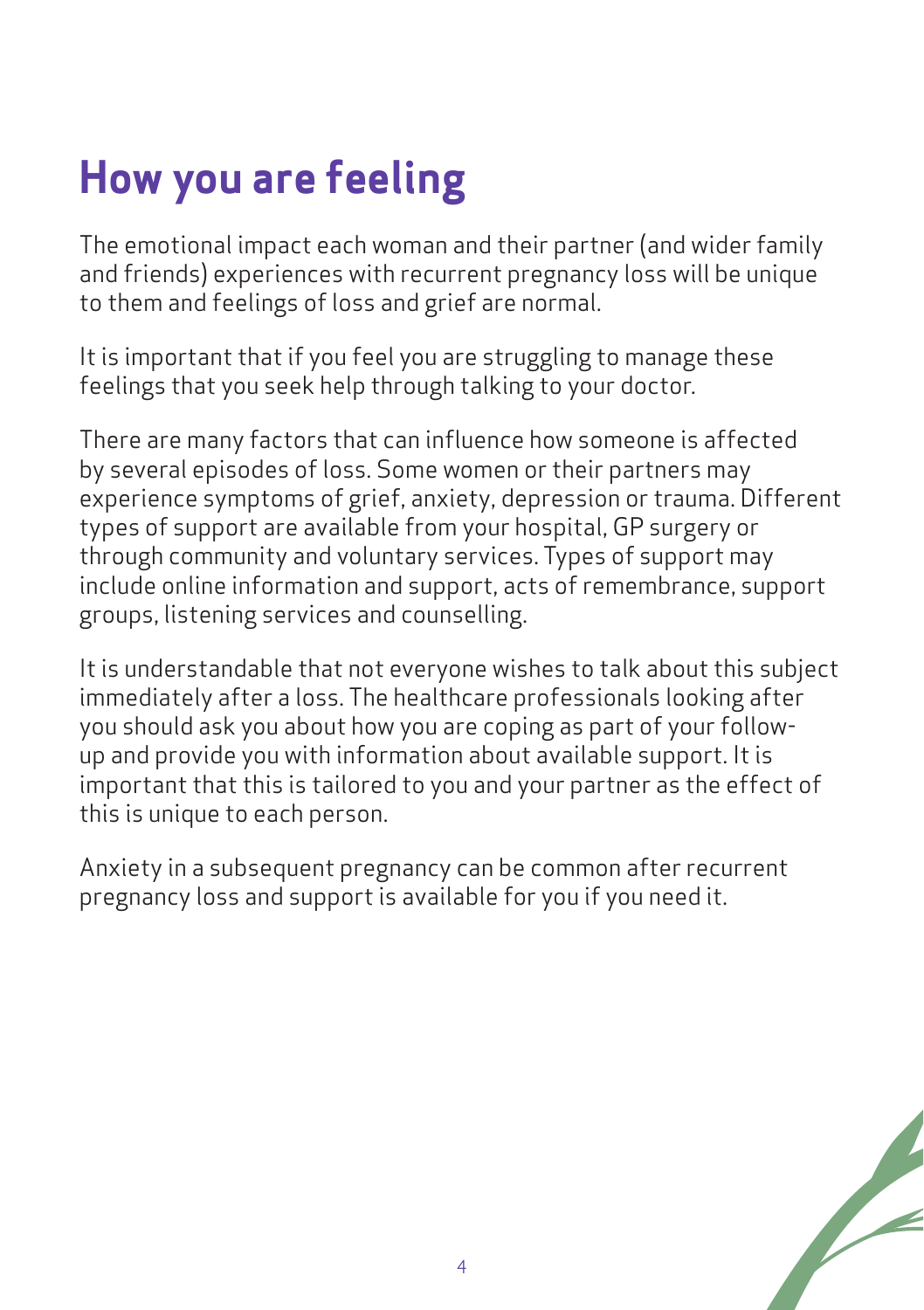### **What will happen now?**

You may be seen initially following a pregnancy loss by your GP, a nurse or doctor in early pregnancy services or someone else in the hospital (for example in the Emergency Department or if you are admitted to a ward). If there is a possibility you may have recurrent pregnancy loss, you will be referred to a specialist at the hospital for an outpatient appointment. If you are referred from early pregnancy services, tests may be done at the time of referral; otherwise tests will be organised by the hospital before or at the time of your appointment. This process will be explained to you when you are referred.

5

At your hospital appointment, information will be collected about your medical history and other relevant details. Some of these details are discussed in the following sections.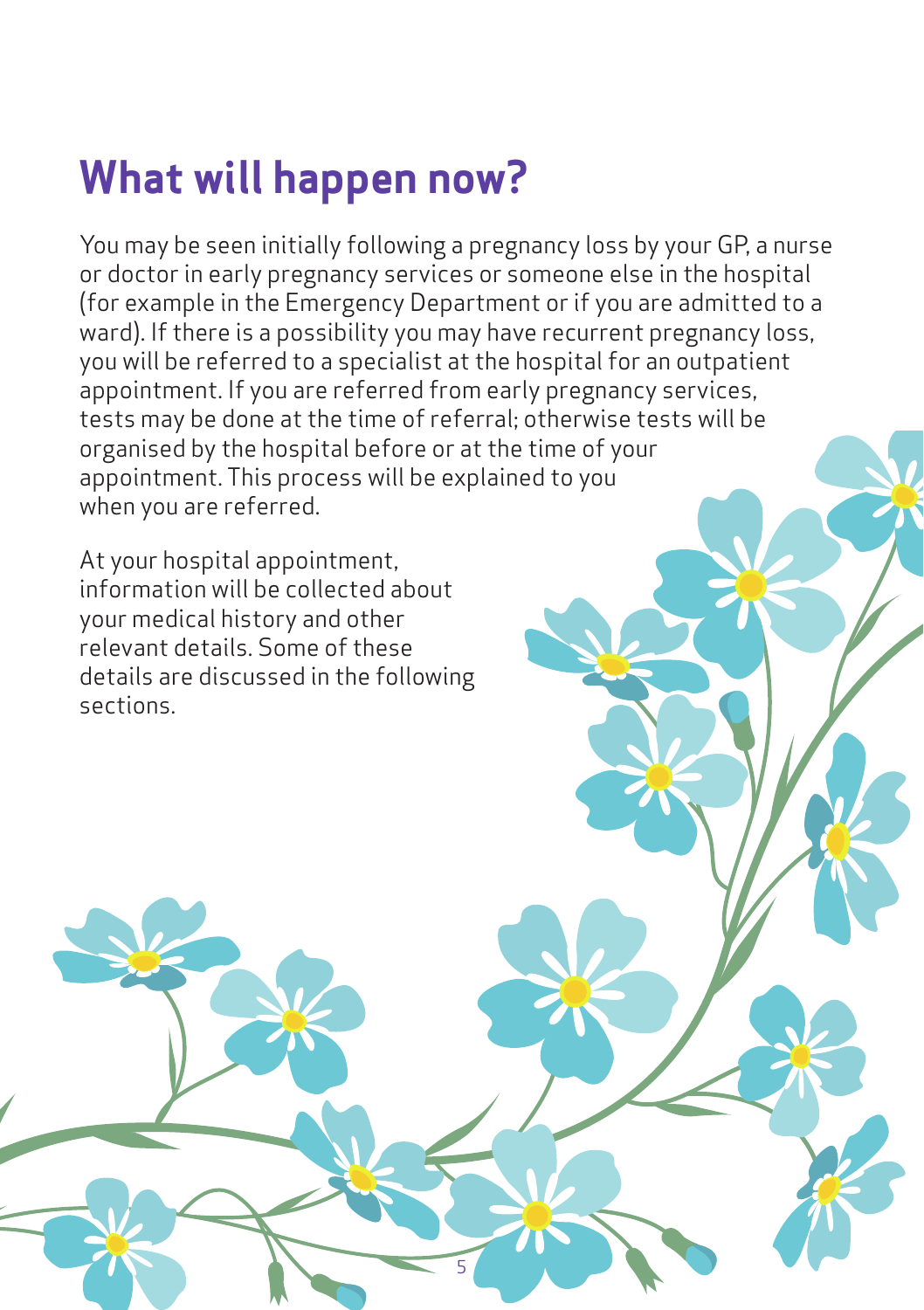### **What increases the risk of recurrent pregnancy loss?**

It is important to note that in many cases of recurrent pregnancy loss no risk factors or cause may be found. However, there are some factors that may increase the risk of recurrent pregnancy loss:

### **• Age**

Increasing age is the most significant risk factor for pregnancy loss.

### **• Lifestyle factors**

 These include being overweight, excessive alcohol or caffeine consumption, and smoking. Your healthcare professional can discuss these with you if you would like further information.

### **• Underlying medical conditions**

Pre-existing medical conditions, for example thyroid disorders, diabetes or some conditions that affect your blood such as antiphospholipid syndrome (APS). Further research is needed to explore the effect of other conditions including infection and the immune system in relation to recurrent pregnancy loss.

### **• Anatomical abnormalities**

This refers to the physical structure of the organs involved in the reproductive process. Sometimes there may be a physical abnormality such as the shape of the womb (also known as the uterus) or a problem with the cervix that can increase the risk of pregnancy loss in the second trimester (the middle three months of pregnancy).

### **• Genetics**

In a small number of couples, one partner may have an inherited abnormality that can increase the risk of recurrent pregnancy loss.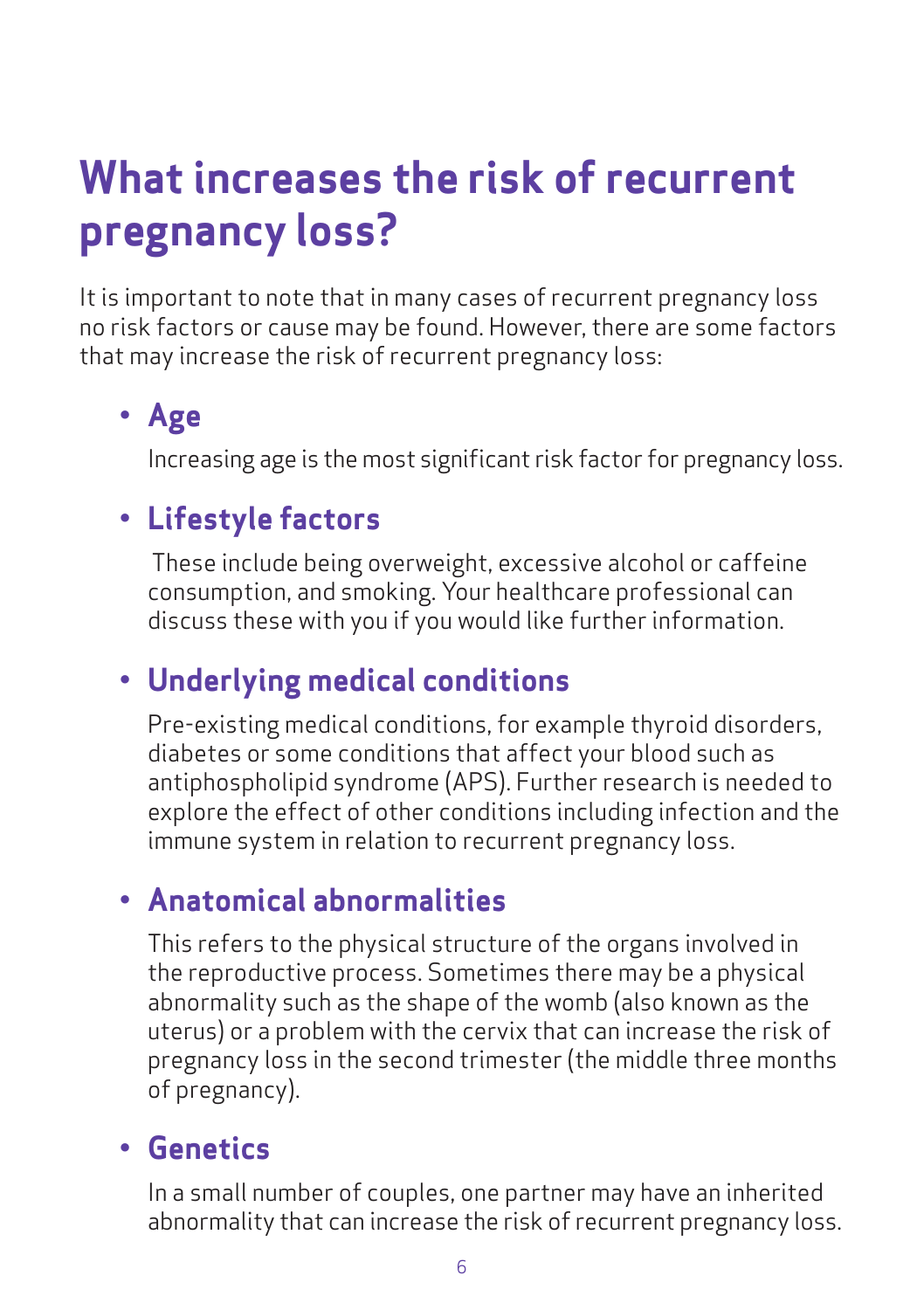## **Unexplained recurrent pregnancy loss**

Unfortunately, in over half of those who experience recurrent pregnancy loss no cause is identified. This can be challenging and difficult to process.

However, research has found that for most couples where no cause was found, a successful birth was more likely with supportive care in their next pregnancy. This usually involves increased support and contact with your clinical team.

### **Why are tests done?**

Tests are recommended after three consecutive pregnancy losses (three miscarriages one after the other without a pregnancy resulting in a successful birth between these); this is because, unfortunately, miscarriage is common in the early stages of pregnancy and can be the result of chance.

Some factors that may influence the decision to carry out tests after two pregnancy losses can include your age, how far along your pregnancy reached before your loss and other clinical factors, such as any health problems you have or that run in your family. Your decision to undergo tests should be made through discussions with your healthcare professional.

It is important to note that if a cause or risk factor is identified, this does not necessarily mean there is an available treatment to reduce your risk of further pregnancy loss.

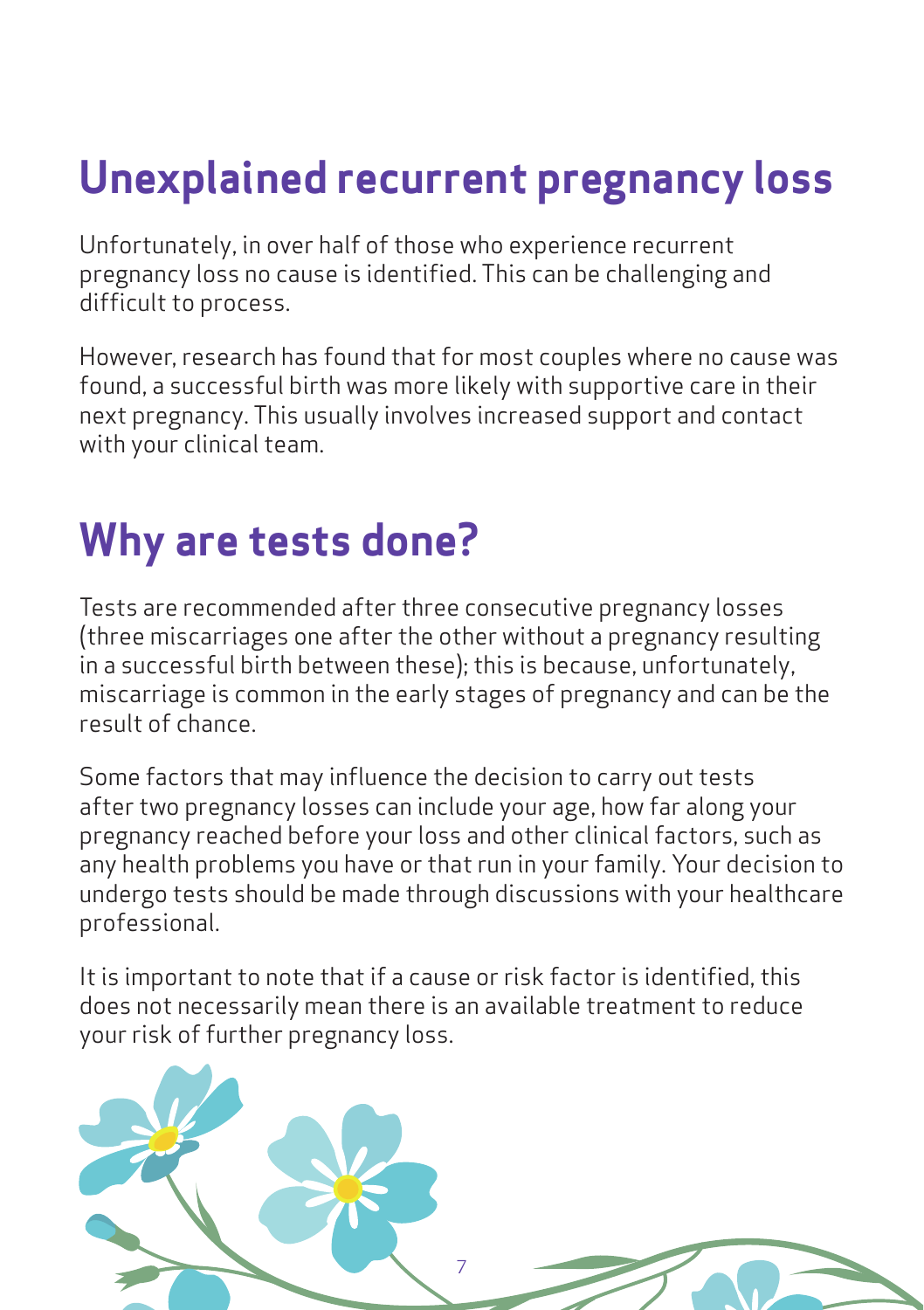### **What tests will be undertaken?**

The tests below have been separated into two sections; 'expected tests' , which all women with recurrent pregnancy loss can expect to have, and 'additional tests', which may be recommended by your specialist based on your individual circumstances.

### **Expected tests**

These are investigations that all women with recurrent pregnancy loss can expect to undergo.

#### **Antiphospholipid screen**

This is a combination of blood tests that checks for a condition (antiphospholipid syndrome) where the immune cells (cells that fight infections) in your body don't function properly and as a result they can target your own cells instead of infections. This can make your blood more likely to clot and can increase the risk of pregnancy loss. Antiphospholipid syndrome is an identified but unusual cause of recurrent pregnancy loss.

This may involve two separate blood tests three months apart; the second is only carried out if the first one is positive. The first test should be taken at least six weeks after a pregnancy loss.

If your specialist advises you to have this test, and the first sample is positive, it is important that you try to avoid pregnancy until the second set of blood samples has been taken, as this can affect interpretation of the results.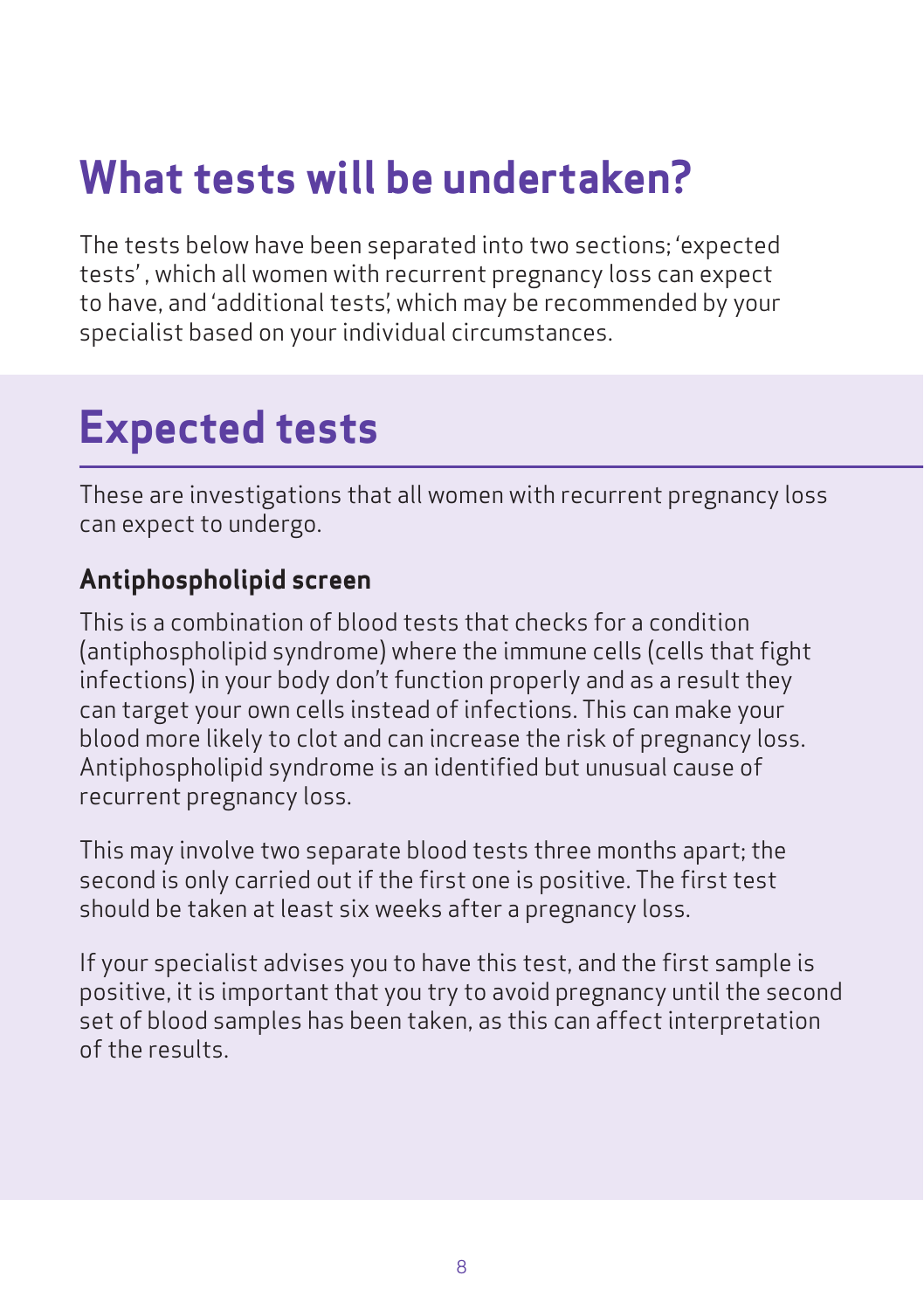

#### **Thyroid function tests**

Your thyroid gland is located in your neck and it produces hormones important for many of the body's daily tasks. Thyroid hormones are also essential for the healthy development of a baby. Some studies have suggested that having an underactive thyroid (where not enough of the thyroid hormones are produced, also called hypothyroidism) has been linked with recurrent pregnancy loss. Given that there is a known treatment for hypothyroidism, routine thyroid function tests are recommended for those with recurrent pregnancy loss.

It is also known that having an overactive thyroid (where too many hormones are produced, also called hyperthyroidism) can cause problems in pregnancy. If this is identified, appropriate treatment can be started early, hopefully reducing the risk of possible problems later in pregnancy if you become pregnant.

#### **Anatomy assessment**

It is important that a physical examination is undertaken to try and identify if there is any physical reason that may be preventing a pregnancy from continuing. This often involves an ultrasound scan to look internally, for example at the shape of the womb. Your specialist may suggest other tests, including tests involving X-rays, specialist ultrasound techniques or Magnetic Resonance Imaging (MRI).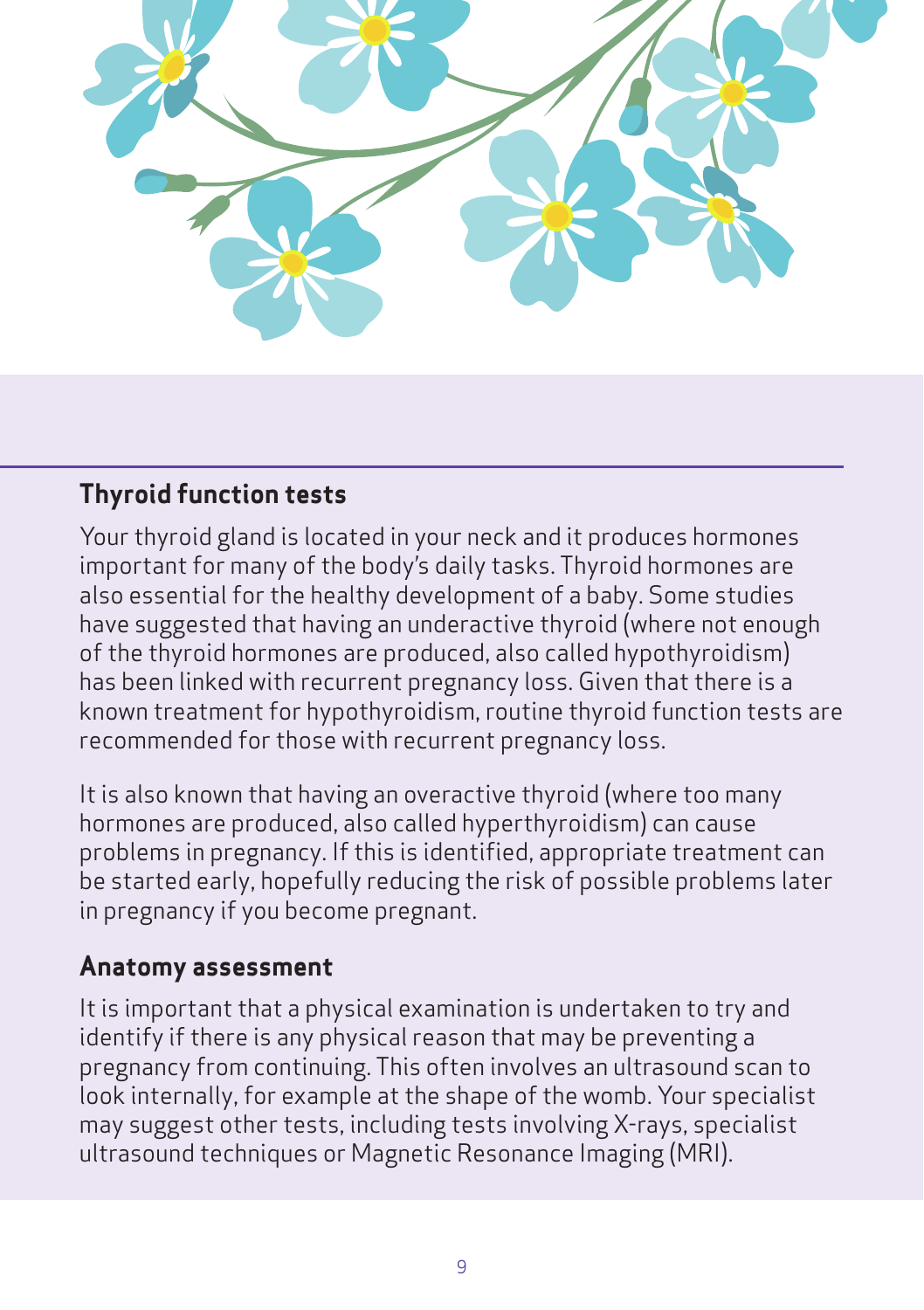## **Additional tests**

Your specialist may arrange for additional tests to those listed above depending on your individual circumstances but please note that these are not recommended routinely for everyone.

#### **Genetic tests**

Testing the genetics of the pregnancy tissue following a pregnancy loss is not routinely recommended but in some cases this may be advised by your clinical team.

Likewise, you and your partner may be advised to have some genetic tests if your specialist thinks this might be an important factor.

#### **Vitamin D blood test**

Your body needs vitamin D for many processes, including keeping your bones healthy. There is no known evidence that vitamin D is linked with pregnancy loss. However, it is known that many people do not have enough vitamin D in their bodies, and a lack of vitamin D has been linked to problems later in pregnancy. As a result, testing for vitamin D may be recommended.

#### **Hormone blood levels (days 2–5 of your cycle)**

Hormones vary with each woman according to your monthly menstrual cycle. Hormones have an important part to play in helping a pregnancy to occur and continue, although this is an area of ongoing research. For example, looking at your hormone levels can suggest if there may be some irregularities in the monthly cycle of ovulation (where an egg is released from the ovary). This test looks at your hormone levels at a particular stage in your cycle to help identify if any further hormone tests should be considered.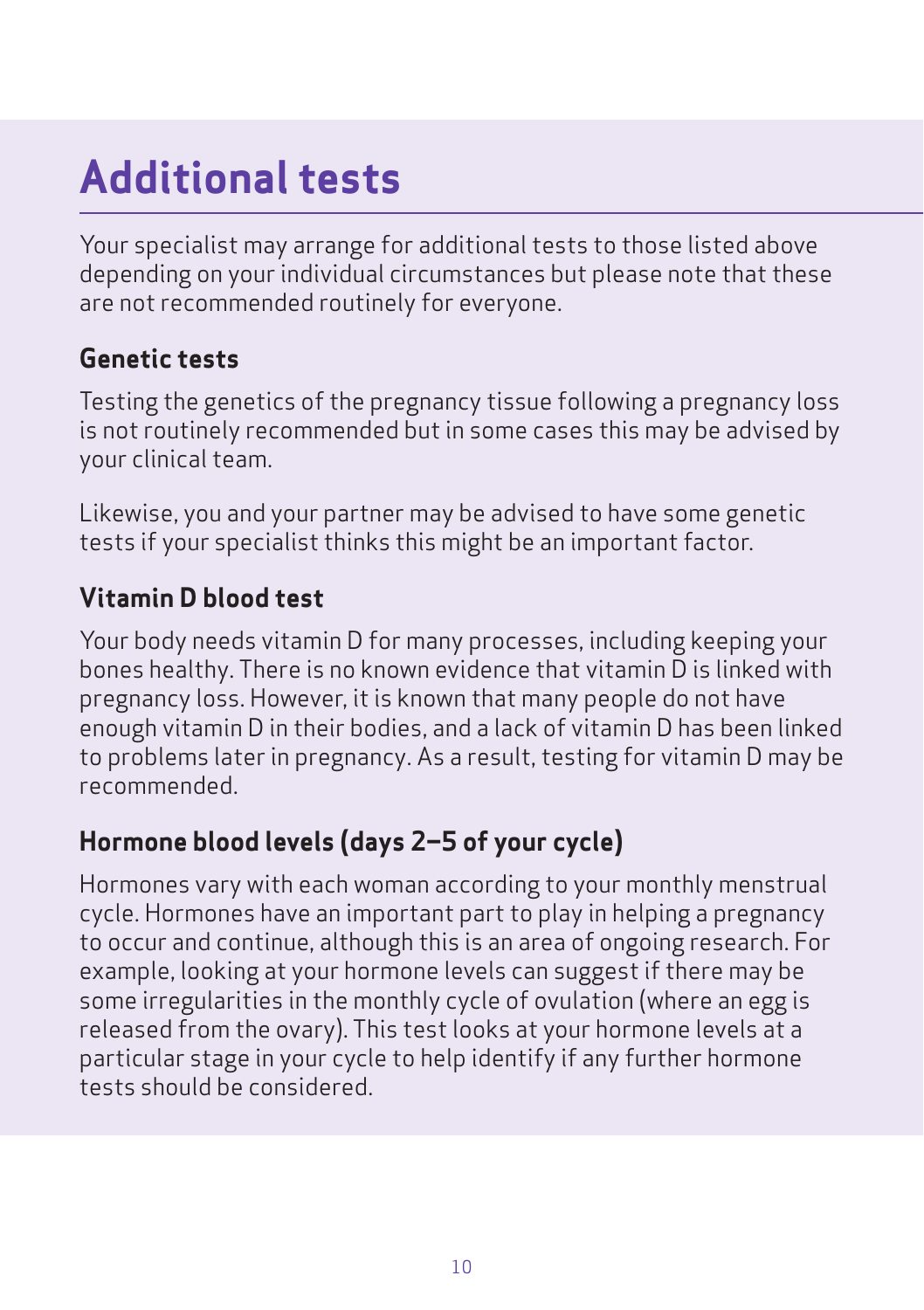#### **Rubella immunity**

This test seeks to identify whether you are immune or susceptible to rubella infection. Rubella infection can cause problems if it occurs during pregnancy. Whilst this test will not show the cause of recurrent pregnancy loss, it may identify if you are not immune to rubella and therefore might benefit from vaccination before pregnancy.

#### **Additional blood tests**

Following your assessment, your specialist may recommend additional blood tests based on your individual circumstances.

#### **Tests for male partners**

Your specialist may suggest some tests for your partner following your assessment.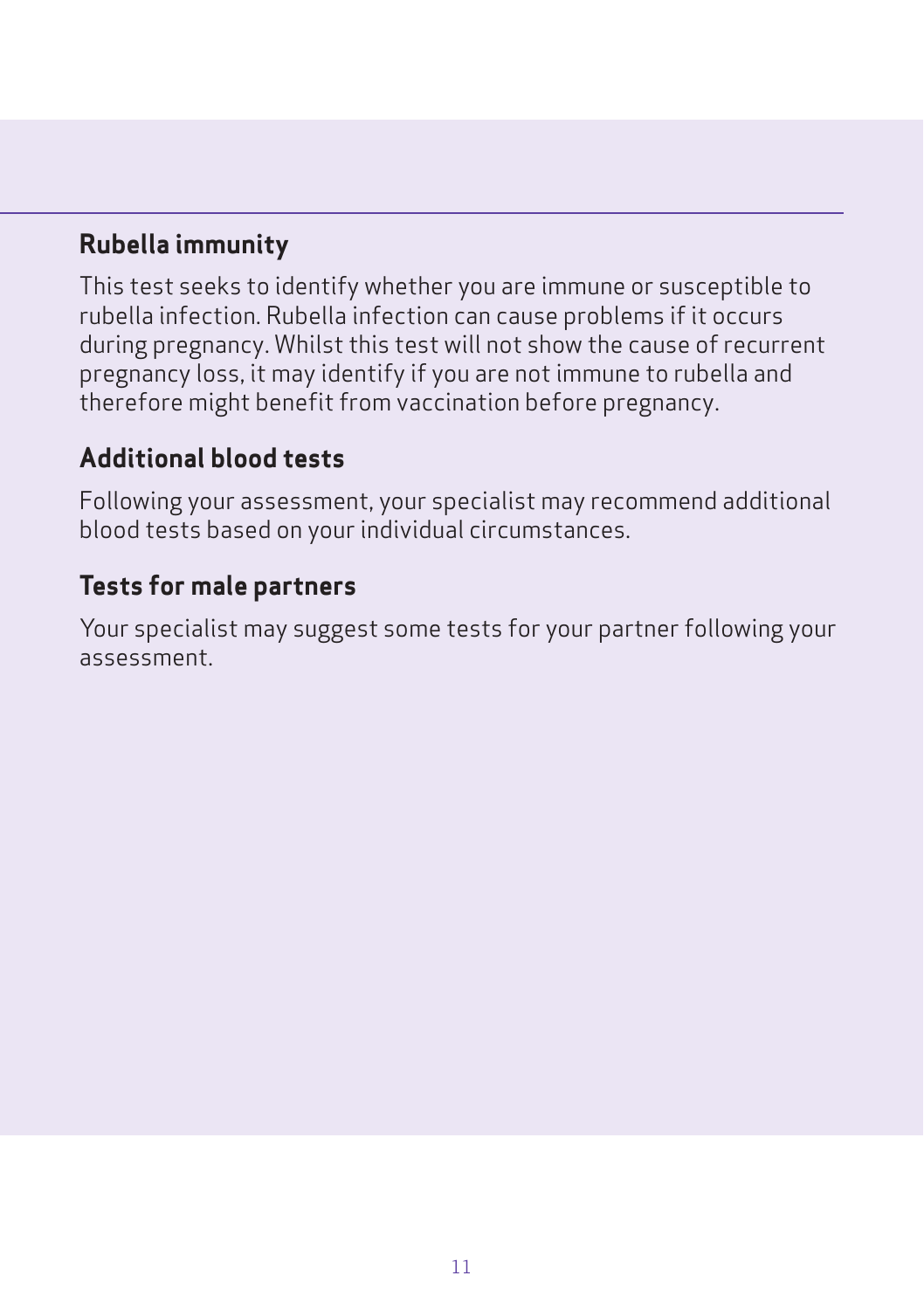### **Why am I not being offered a test that I have heard about?**

Many women are keen to undergo any test that might help shed some light on their reason for experiencing recurrent pregnancy loss, but there are few tests that are routinely recommended. This is because there is still a lot of research ongoing in this area to try and find out the causes and treatments for recurrent pregnancy loss. As noted earlier, some tests might be suggested for you based on your particular circumstances and history.

There are, however, several tests that are not usually recommended and you may have heard about these online or from another source. This may be because there is no or very limited evidence that what is being tested for is a cause of recurrent pregnancy loss, or no evidence that the proposed treatments reduce the risk of future pregnancy loss. In some cases, these tests or associated treatments may even possibly be harmful, particularly if this is a new area of treatment with limited evidence around it.

12

It is important to note that this information may change as new research findings emerge. If you have any questions about tests you should discuss these with your specialist.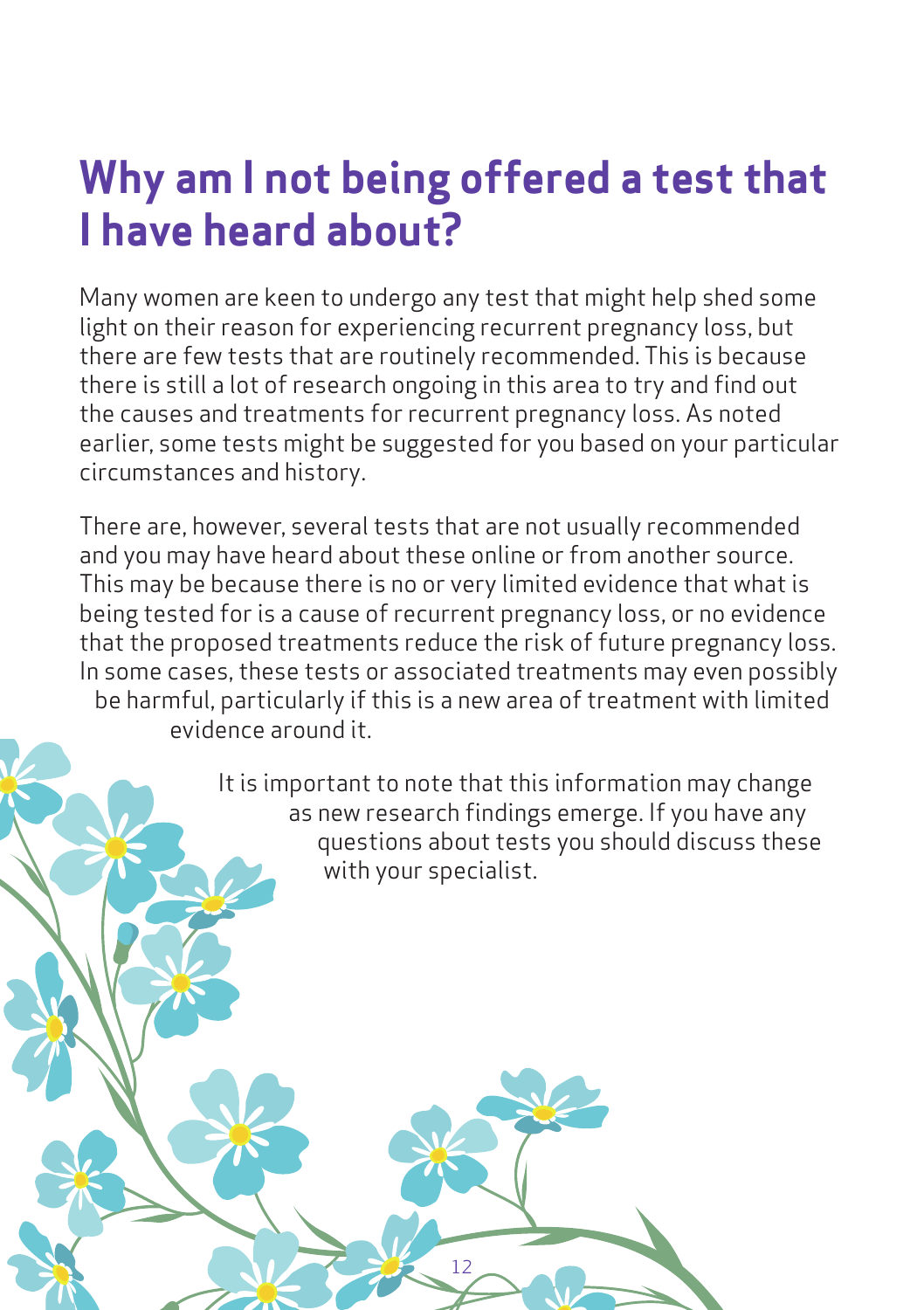### **Are there any treatments for recurrent pregnancy loss?**

All couples affected by recurrent pregnancy loss should be advised of the importance of a healthy diet and exercise which contribute to a healthy weight, and other factors such as avoiding smoking and limiting alcohol. These factors are important in recurrent pregnancy loss but also for your general wellbeing as you deal with this difficult time.

Recurrent pregnancy loss is a growing clinical and research area and there is currently very limited evidence to support specific treatments that may reduce the risk of future pregnancy loss.

In some cases there may be an available treatment for you to reduce the risk of a further pregnancy loss. These treatments will depend on your individual circumstances and your specialist will be able to discuss this with you further. Possible treatments that may be offered include:

- heparin and aspirin if you are diagnosed with antiphospholipid syndrome; however, there is no clear evidence that heparin and aspirin have any effect on future pregnancies for those with unexplained recurrent pregnancy loss;
- medication to correct your thyroid hormone levels if you are diagnosed with a problem with your thyroid gland;
- if you have been told there is a problem with weakness in the cervix (the opening of the womb), it may be recommended to have additional monitoring or treatment in future pregnancies;
- if you are diagnosed with another cause, for example a problem with one of the hormones in the body, specific treatment may be recommended;
- progesterone (a hormone produced during pregnancy; recent evidence suggests that giving progesterone in early pregnancy may be beneficial);
- referral to another centre in the UK for additional advice may be recommended for a small number of women and couples.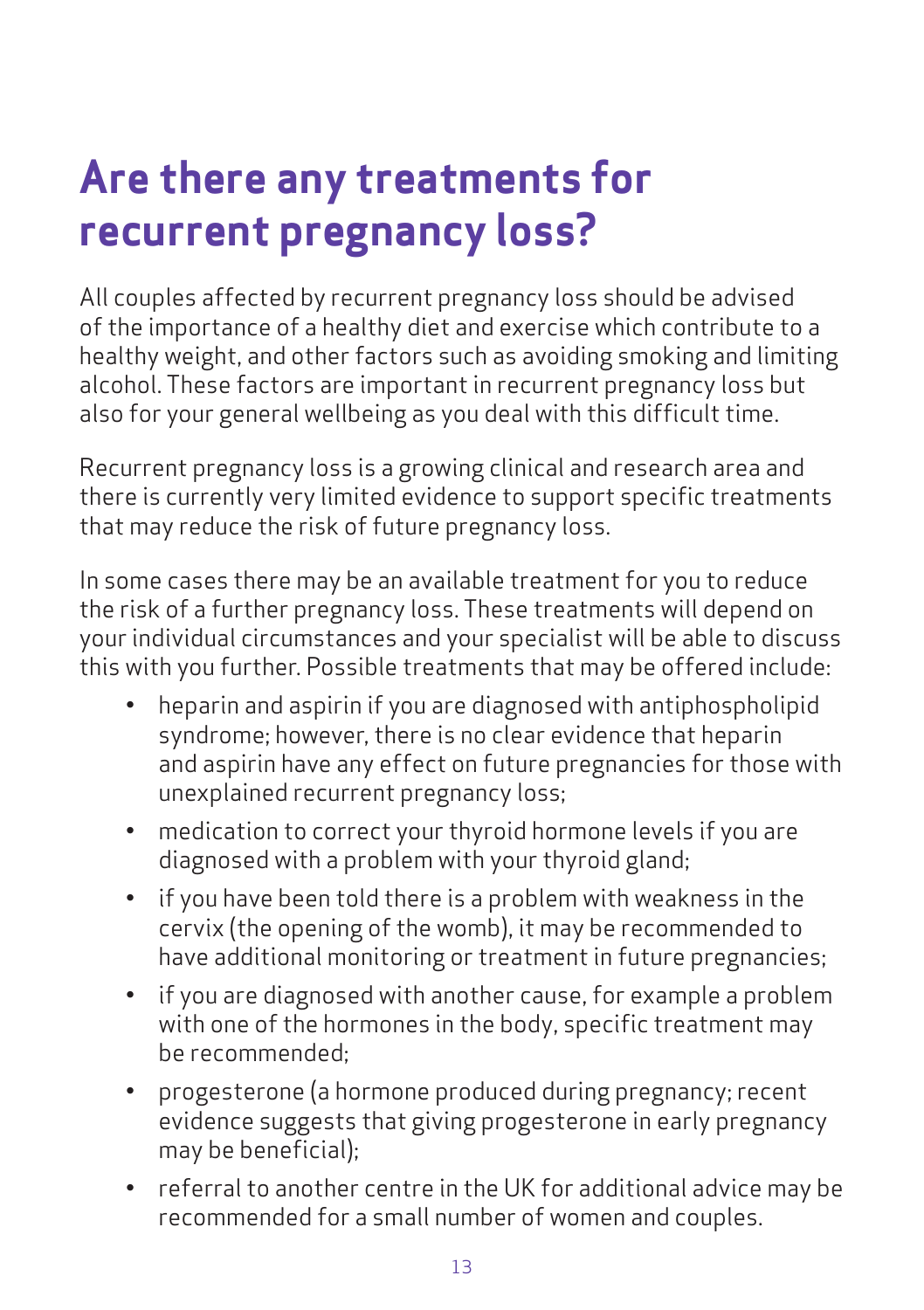### **Treatments that are NOT recommended**

The following treatments are not currently routinely recommended as there is not enough evidence to show that they have any effect:

- HCG treatment (hormones associated with pregnancy)
- growth factors (hormones to encourage growth of tissues)
- metformin treatment (a medication that can affect your blood sugar)
- surgical treatment to the womb (uterus)
- endometrial scratching (a treatment to the lining of the womb)
- other treatments for the immune system
- intralipid therapy (a form of nutritional treatment)
- sperm selection.

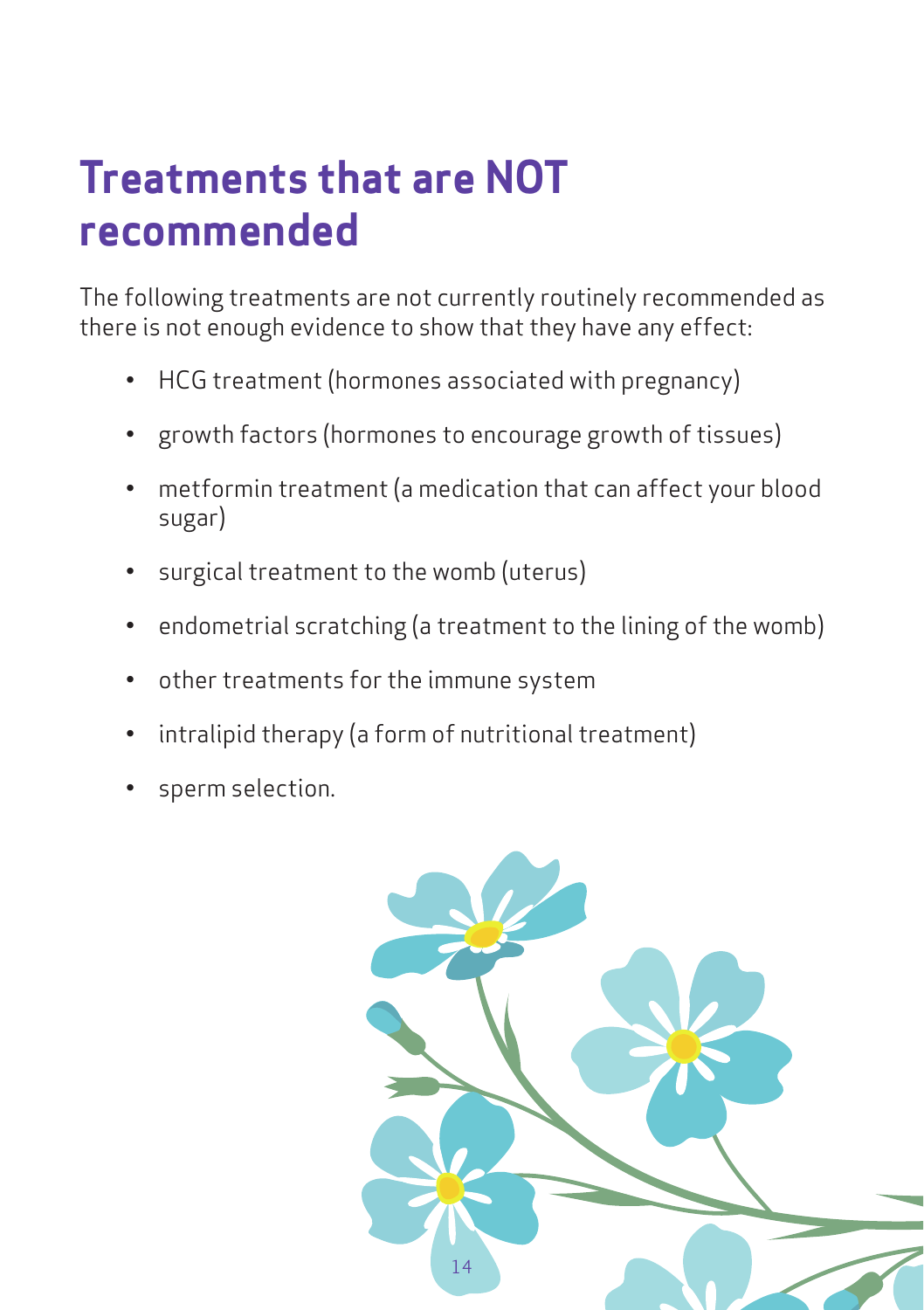### **Is there any way I can get involved in a research study?**

Your specialist can discuss any possible research that might be suitable for you if this is something you would be interested in.

Currently the majority of research studies involve travelling to a research centre elsewhere in the UK. There are clear processes to facilitate this.

Further information about research studies can be found at **www.tommys.org**

### **What is the outlook for the future?**

At your clinic appointment your specialist can discuss the future outlook for you based on your individual circumstances. Two important factors for the future include the number of pregnancy losses you have experienced and your age.

Your specialist will also be able to give you information about what you should do if you become pregnant in the future. This might include contacting your local early pregnancy service after you have a positive pregnancy test to arrange to be seen.

Remember, many couples with recurrent pregnancy loss, including women with unexplained recurrent pregnancy loss, will go on to have a healthy pregnancy in the future.